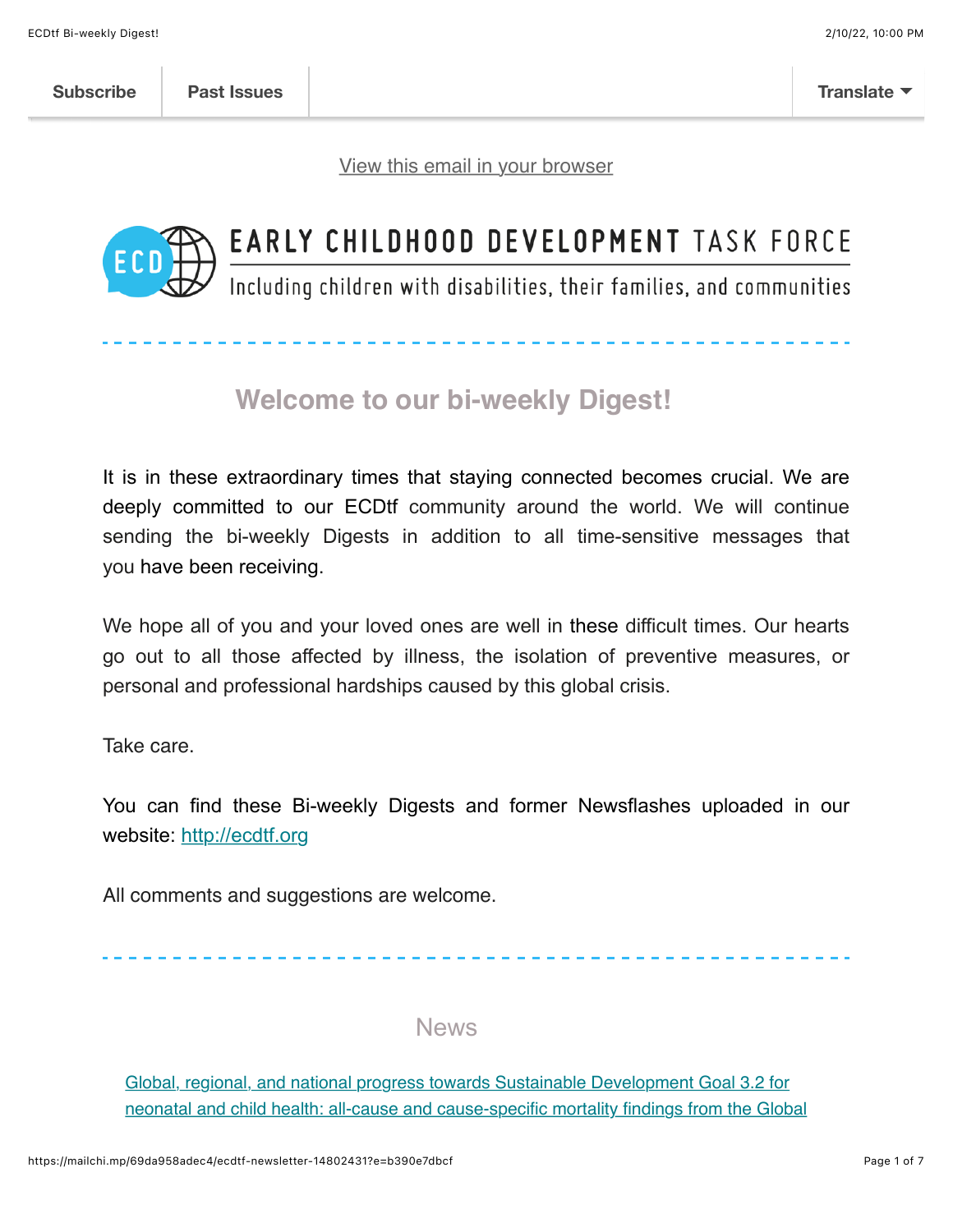#### [Burden of Disease Study 2019](https://www.thelancet.com/journals/lancet/article/PIIS0140-6736(21)01207-1/fulltext?dgcid=raven_jbs_etoc_email)

[Parents report declines in academic, social-emotional skills of young children](https://hechingerreport.org/early-childhood-parents-report-declines-in-academic-social-emotional-skills/)

[Helping students feel seen and heard: Along, a new digital SEL tool, helps teachers](https://www.the74million.org/article/helping-students-feel-seen-and-heard-along-a-new-digital-sel-tool-helps-teachers-engage-their-pupils-and-unlock-better-learning/) engage their pupils — And unlock better learning

[Parents Like Social-Emotional Learning, But Not the Name](http://https//www.edweek.org/leadership/parents-like-social-emotional-learning-but-not-the-name/2021/08)

#### Event

[37th Annual International Conference - Division for Early Childhood](https://web.cvent.com/event/70881beb-96d9-4e97-8a6b-e90425fdf3a3/websitePage:65ee2dc4-7024-4db7-a87c-c2157a184ec9) September 20 - 24, 2021

[ZERO TO THREE Virtual Annual Conference](https://myzerotothree.force.com/s/community-event?id=a3p2S0000007GChQAM&utm_campaign=Q4_2021_PAMS%20Annual%20Conference%202021&utm_medium=email&utm_source=email_link&utm_content=ac21_e12_rr_speaker) October 25 - 29, 2021

### **Some interesting articles and report**

[Report: Mind Matters: Lessons from past crises for child and adolescent mental](https://www.unicef-irc.org/publications/1215-mind-matters-lessons-from-past-crises-for-child-and-adolescent-mental-health-during-covid-19.html) health during COVID-19

Report: [Measuring What Matters for Child Well-being and Policies](https://www.oecd-ilibrary.org/social-issues-migration-health/measuring-what-matters-for-child-well-being-and-policies_e82fded1-en) 

[Report: Adverse childhood experiences: Building consensus on what should happen](https://www.eif.org.uk/report/aces-building-consensus-on-what-should-happen-next) next

[Report: Research Findings on the Situation of and Impact of COVID-19 on School](https://inee.org/system/files/resources/COVID%2019%20Impact%20Study%20on%20Girls%20and%20Women_April%202021.pdf) Going Girls and Young Women in Uganda

[Article: How to Support Child Healthcare Nurses in Sweden to Promote Healthy](https://www.mdpi.com/2227-9067/8/8/696?utm_campaign=releaseissue_childrenutm_medium=emailutm_source=releaseissueutm_term=doilink2) Lifestyle Behaviors from the Start of Life

[Article: Family Quality of Life and Support: Perceptions of Family Members of](https://documentcloud.adobe.com/link/track?uri=urn:aaid:scds:US:d5d2579f-5a90-4393-b889-dd4a97a82b8e#pageNum=1)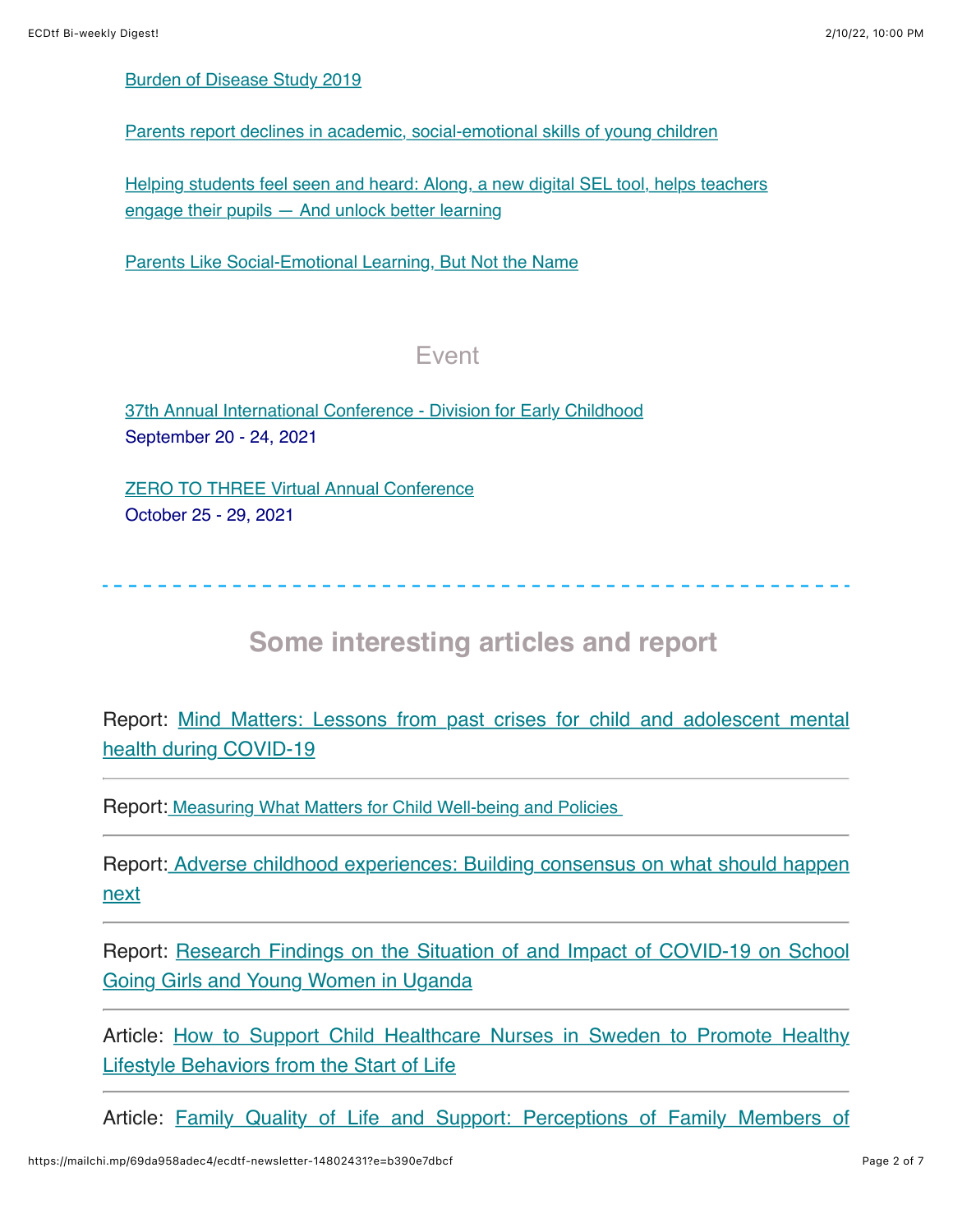[Children with Disabilities in Ethiopia](https://documentcloud.adobe.com/link/track?uri=urn:aaid:scds:US:d5d2579f-5a90-4393-b889-dd4a97a82b8e#pageNum=1)

[Article: Physical rehabilitation interventions in children with acquired brain injury: a](https://onlinelibrary.wiley.com/doi/10.1111/dmcn.14997) scoping review

[Article: Caregiver Rating of Early Childhood Development: Reliability and Validity of](https://www.sciencedirect.com/science/article/abs/pii/S0378378221001523) the ASQ-3 in Rural Guatemala

[Article: Development of an interactive tool of early social responsiveness to track](https://onlinelibrary.wiley.com/doi/abs/10.1111/dmcn.15035) autism risk in infants and toddlers

[Article: Parenting interventions to promote early child development in the first three](https://journals.plos.org/plosmedicine/article?id=10.1371/journal.pmed.1003602) years of life: A global systematic review and meta-analysis

[Article: Armed Conflict and Early Childhood Development in 12 Low- and Middle-](https://pediatrics.aappublications.org/content/148/3/e2021050332)Income Countries

Article: [Preschool Programs for the General Population](http://https//www.child-encyclopedia.com/preschool-programs/according-experts/preschool-programs-general-population?utm_source=All&utm_campaign=September_2021_ANG&utm_medium=email)

Report: 4<sup>th</sup> Edition of the Early Childhood Education Report

[Research Article: Early Childhood Special Education Teachers' Job Burnout and](https://www.tandfonline.com/doi/abs/10.1080/10409289.2021.1965395?journalCode=heed20) Psychological Stress

[Brief Report: Food selectivity is associated with more severe autism symptoms in](https://onlinelibrary.wiley.com/doi/abs/10.1111/apa.16065) toddlers with autism spectrum disorder

### **RESOURCES**

Article: [Country gender equality profile of Bosnia and Herzegovina](https://childhub.org/en/child-protection-online-library/country-gender-equality-profile-bosnia-and-herzegovina)

Article: [Engaging resources were critical to successful pandemic learning](https://www.eschoolnews.com/2021/08/11/engaging-resources-were-critical-to-successful-pandemic-learning/)

[Article: INTERNATIONAL STANDARDS REGARDING PROTECTION OF](https://mcusercontent.com/fdbb07179dc5a2d4ccfab37d9/files/04a023d9-249e-1f7b-41d2-cc11592c5d5e/INTERNATIONAL_STANDARDS_REGARDING_PROTECTION_OF_CHILDREN_OF_MALTREATMENT.pdf) CHILDREN OF MALTREATMENT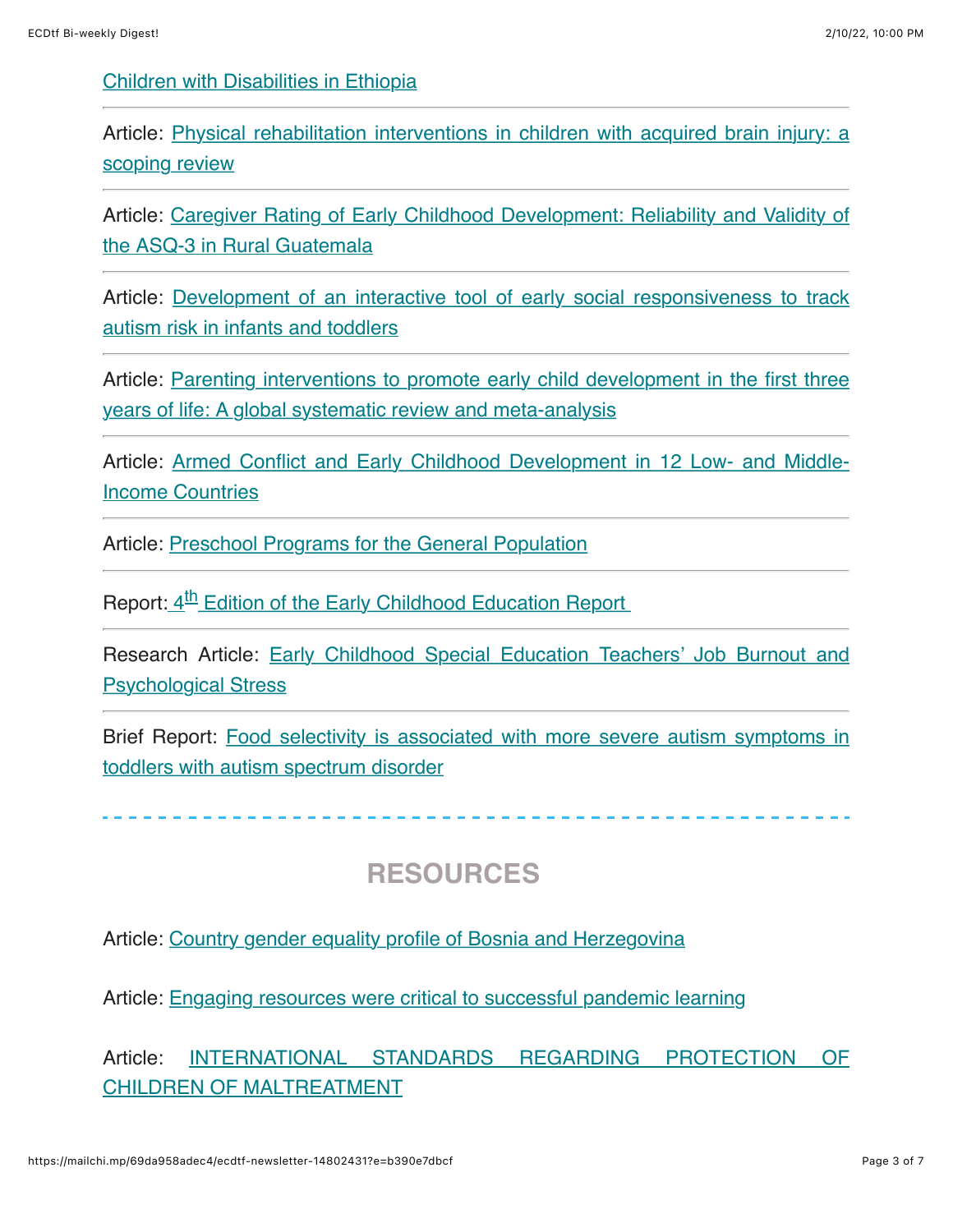Workbooks: [Social-Emotional Learning \(SEL\) Workbooks](https://resources.educationaboveall.org/learning-packages/level-1-ages-6-7)

[Resource: Researchers and Parents – better together in family engagement](https://kidsbrainhealth.ca/index.php/2021/08/04/researchers-and-parents-better-together/) research (FER)

[Article: COVID-19 and Female Learners in South Sudan: The impact of school](https://inee.org/resources/covid-19-and-female-learners-south-sudan-impact-school-closures-juba-rumbek-kapoeta-torit) closures in Juba, Rumbek, Kapoeta, Torit and Pibor

[Resource: Recommendations in the making : support for transnational families from](https://childhub.org/en/child-protection-news/recommendations-making-support-transnational-families-moldova-and-ukraine) Moldova and Ukraine

Resources: [Recursos de enseñanza y materiales didácticos virtuales gratuitos](https://blogs.iadb.org/conocimiento-abierto/es/recursos-y-materiales-de-ensenanza-virtuales/?utm_source=email&utm_medium=newsletter&utm_campaign=mktcloud)

[Resource: Sharing Development Concerns with Parents: A Guide for Early](https://childhub.org/en/child-protection-multimedia-resources/sharing-development-concerns-parents-guide-early-childhood-professionals) Childhood Professionals

Resource: [8 Simple Steps to Launching an Outdoor Learning Program](https://www.edutopia.org/article/8-simple-steps-launching-outdoor-learning-program)

Policy brief: [The Importance of Father Involvement](https://childandfamilyresearch.utexas.edu/importance-father-involvement?utm_campaign=Brief%3A%20Importance%20of%20Father%20Involvement&utm_medium=email&_hsmi=154850050&_hsenc=p2ANqtz--4rI_XZotckrerSFQG-UD_r-tLI8o2VtBXTAPrh8Qh7Xahbg9pzgGSNnYmocOafUb67ElSdnMO8zfqoGL2tbrHmLnbEQ&utm_content=154850050&utm_source=hs_email)

Policy Brief: [Rethinking the parent/practitioner relationship](https://www.rch.org.au/uploadedFiles/Main/Content/ccchdev/2109-CCCH-PolicyBrief-32.pdf)

Article: [School readiness](https://www.child-encyclopedia.com/school-readiness/synthesis?utm_source=All&utm_campaign=September_2021_ANG&utm_medium=email)

Article: [Four Lessons From Quebec's Early Child Care Model](https://policyoptions.irpp.org/magazines/april-2021/four-lessons-from-quebecs-early-child-care-model/?utm_source=All&utm_campaign=September_2021_ANG&utm_medium=email)

Article: [Bringing a Trauma-Informed Lens to Early Childhood Education](https://www.edutopia.org/article/bringing-trauma-informed-lens-early-childhood-education)

Article: [How to meaningfully involve children in research?](https://www.childinthecity.org/2021/08/24/how-to-meaningfully-involve-children-in-research/?utm_source=dlvr.it&utm_medium=twitter&fbclid=IwAR1oYpZOQtDHuCZvZXYFHkZNZ2DkL06H97nITlEJzoxKeRpQF8hRPxFGMaA&gdpr=accept)

Factsheet: [Aligning funding with national systems](https://www.globalpartnership.org/content/factsheet-aligning-funding-national-systems?utm_medium=gpe_email_en&utm_source=news_weekly&utm_name=2021_09_03)

Resource: [The Practical Magic of Daily Routines](https://na01.safelinks.protection.outlook.com/?url=https%3A%2F%2Finclusivechildcare.us8.list-manage.com%2Ftrack%2Fclick%3Fu%3D7c98eab02f4b5548ba228651d%26id%3D6517ecd8a8%26e%3D36f234b26b&data=04%7C01%7C%7C9f7b0df7d10847830ba808d96eeb76dc%7C84df9e7fe9f640afb435aaaaaaaaaaaa%7C1%7C0%7C637662779854713477%7CUnknown%7CTWFpbGZsb3d8eyJWIjoiMC4wLjAwMDAiLCJQIjoiV2luMzIiLCJBTiI6Ik1haWwiLCJXVCI6Mn0%3D%7C1000&sdata=qL7zr4X5jtGLPdDsxFvOkrzaVUVoPNFvVW5PpTd4aEQ%3D&reserved=0)

[Blog: Helping Young Children With Disabilities During a Trying Time: Adding](https://illinoisearlylearning.org/blogs/disabilities/structure-routine/)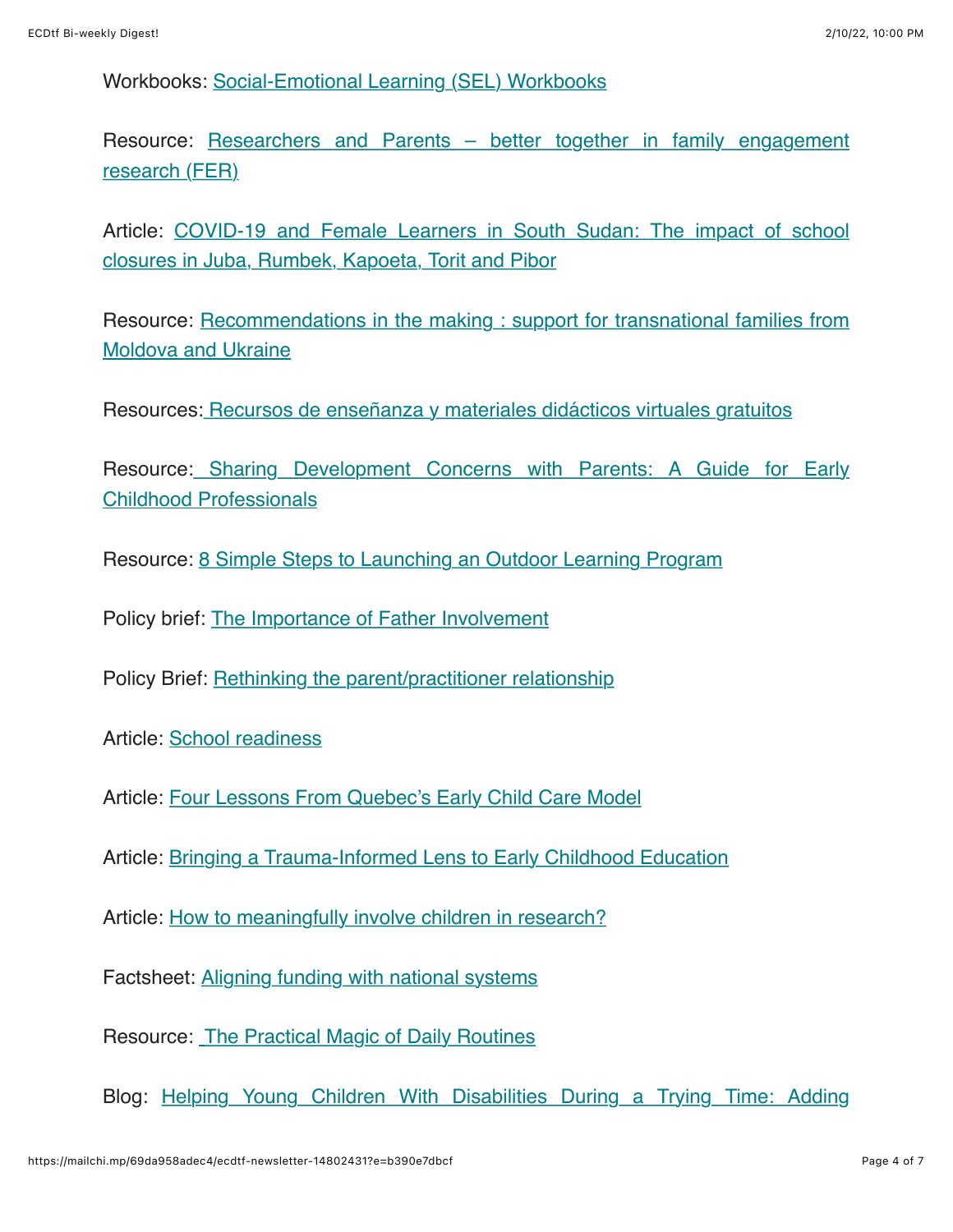#### [Structure and Routine](https://illinoisearlylearning.org/blogs/disabilities/structure-routine/)

Tipsheet: [Strategies to Prevent Challenging Behavior](https://www.inclusivechildcare.org/sites/default/files/courses/swf/Strategies%20to%20Prevent%20Challenging%20Behavior.pdf)

[Research: A unique research about children left behind \(and their families\): the](https://childhub.org/en/child-protection-news/unique-research-about-children-left-behind-and-their-families-methodological-design) methodological design

Resource: [Early inclusion in education - the way out of poverty](https://childhub.org/en/child-protection-news/early-inclusion-education-way-out-poverty)

Resource: [Volunteering with vulnerable families: a rapid review of the literature](https://learning.nspcc.org.uk/research-resources/2021/volunteering-with-vulnerable-families)

[Resource: Good Practice Guidance on Working With Parents With Learning](https://www.anncrafttrust.org/wp-content/uploads/2021/08/FINAL-2021-WTPN-UPDATE-OF-THE-GPG.pdf) **Disabilities** 

Resource (Video): Preventing Adverse Childhood Experiences (ACEs)

### **Call to action**

[Open call for evaluation support: Evaluating local approaches within the Supporting](https://www.eif.org.uk/about/get-involved#evaluating-local-approaches-within-the-supporting-families-programme) Families programme

[Call for New and Updated Case Studies on Supporting Teachers in Crisis Contexts](https://inee.org/blog/call-new-and-updated-case-studies-supporting-teachers-crisis-contexts-ticc-event-series-2021?utm_source=INEE+email+lists&utm_campaign=b18cc42fe0-EMAIL_CAMPAIGN_2019_10_08_10_35_COPY_01&utm_medium=email&utm_term=0_710662b6ab-b18cc42fe0-25783713)

### **Classes and courses**

**Self Study:** [INSIDE THE CHILD: SOCIAL AND EMOTIONAL DEVELOPMENT](https://www.inclusivechildcare.org/resource-library/course/inside-child-social-and-emotional-development-0)

Online Course: [Good Practice in Autism Education](https://www.futurelearn.com/courses/autism-education?utm_source=rakutenmarketing&utm_medium=affiliate&utm_campaign=fl_3776465:Child+Protection+Hub&utm_content=10:1&utm_term=USNetwork&ranMID=44015&ranEAID=xgvelqnZmZM&ranSiteID=xgvelqnZmZM-YxaClDuQvle9UmcOZs87Aw)

[Online course: Childhood Adversity: The Impact of Childhood Maltreatment on](https://www.futurelearn.com/courses/childhood-adversity-and-mental-health?utm_source=rakutenmarketing&utm_medium=affiliate&utm_campaign=fl_3776465:Child+Protection+Hub&utm_content=10:1&utm_term=UKNetwork&ranMID=42801&ranEAID=xgvelqnZmZM&ranSiteID=xgvelqnZmZM-1BfhIkze0FN9x_g4sApVnA) Mental Health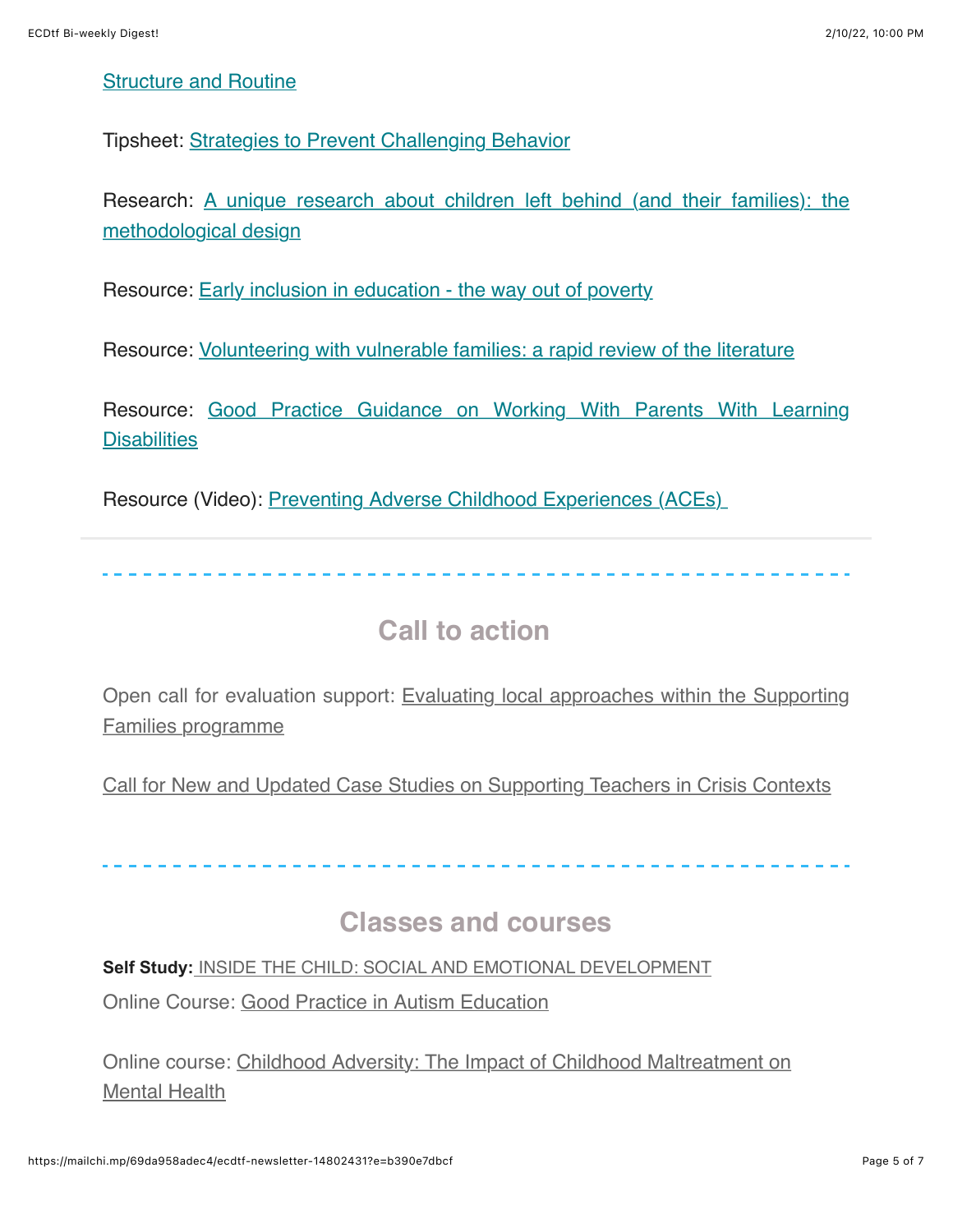#### CERTIFICATE PROGRAM: [Infant & Early Childhood Mental Health](https://scs.georgetown.edu/programs/517/clinical-certificate-in-infant-mental-health/)

# **Job opportunities**

[Head of SOS Youth Home \(Bulgaria\)](https://childhub.org/en/child-protection-vacancies-jobs-positions/head-sos-youth-home-bulgaria) Deadline for application Fri, 09/14/2021

[Programme Manager \(Access to Justice \) Romania](https://childhub.org/en/child-protection-vacancies-jobs-positions/programme-manager-access-justice-romania) Deadline for application Wed, 09/15/2021 - 12:00

[Senior Specialist, Early Childhood Care and Development](https://inee.org/jobs/senior-specialist-early-childhood-care-and-development) Save the Children US Washington DC APPLICATION DEADLINE: 17 SEPTEMBER 2021

[Monitoring, Evaluation, Accountability and Learning \(MEAL Officer\)](https://inee.org/jobs/monitoring-evaluation-accountability-and-learning-meal-officer) Generations For Peace Jordan APPLICATION DEADLINE: 28 SEPTEMBER 2021

**[Project Director - Remedial Education Activity](https://inee.org/jobs/project-director-remedial-education-activity)** VVOB Zambia APPLICATION DEADLINE: 30 SEPTEMBER 2021

*Copyright © \*2019\* \*ECDtf\*, All rights reserved.*

**Our mailing address is:** ecdtf@googlegroups.com